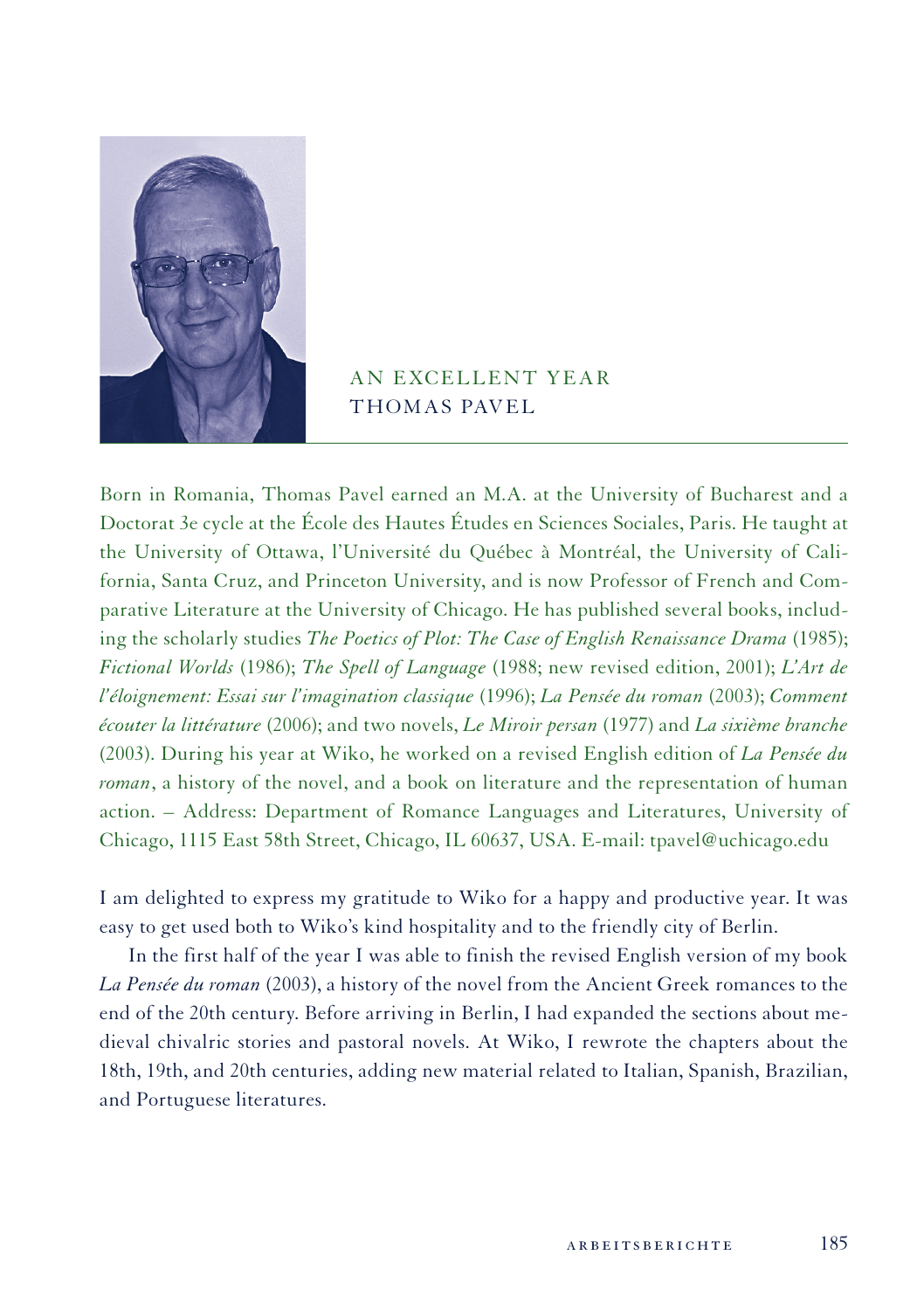My main Wiko project examines the links between literature and moral reflection. I wrote the introduction of the book, which was the basis of my Wiko presentation in May, and the first two chapters. The first discusses the non-identity between literary characters and their fictional lives and the second presents these characters' long-term struggle for taking charge – awkwardly, imperfectly – of their actions. While at Wiko I read several recent philosophical works about human action, noticed the differences between the way philosophers discuss action and the way literature portrays it, and held several fruitful exchanges with the philosophers present as Fellows or spouses.

I also wrote several papers. "L'enseignement et les diplômes. Pratiques américaines", which compares the Canadian, American, and European systems of undergraduate studies, was presented at the conference "L'enseignement de la littérature", Université d'Aix-en-Provence, March 2011, and will be published in the Conference's proceedings. "Understanding the unusual", read at the conference on 17th-century French literature and its interpretation held in Chicago in March 2011, discusses an example of the sublime style: "Qu'il mourût" (in *Horace* by Corneille) in the light of Boileau and Burke's theories of the sublime, Adam Smith's ideas about sympathy, and Schleiermacher and Droysen's hermeneutics. It will be published in a collective volume forthcoming at Éditions Garnier, Paris. In April, I attended a two-day seminar on *Multiple Rationalities and their Critics: Trans-Cultural and Historical Approaches* at the Georg-August-Universität Göttingen, where I presented the paper "The Manifest Image and its Independence: Issues of Rationality in the Study of Meaning", arguing that the scientist's model of knowledge does not work when applied to meaning, be it in linguistics or in literary studies. In May, I read the paper "Love and Promotion" at the conference on "Human Links in Literature", held at the University of Chicago Center in Paris. The paper reinterprets Tristan and Isolde's story, as narrated by Gottfried von Strassburg, in the light of the social links prevalent at the time; it also criticizes Denis de Rougemont's well-known views on Tristan's myth. Again in May, I attended a major conference in Krakow dedicated to Czesław Miłosz's birth centennial and presented the paper "Is the Past Inaccurate?", which examines the portrayal of historical misfortune and human forgetfulness in Miłosz's poetry. During a visit to Münster's Westphalian Wilhelm University, I gave a lecture on the history of the novel. I then took part in the conference *La scena erotica nel romanzo*, at Santarcangelo, Italy, where every year the Malatesta Foundation organizes literary events during the last weekend of May. My paper "Eros et Chagrin" analyses an unusually moving erotic scene in Eça de Queiros' novel *The Maias*, the greatest 19th-century Portuguese novel. The